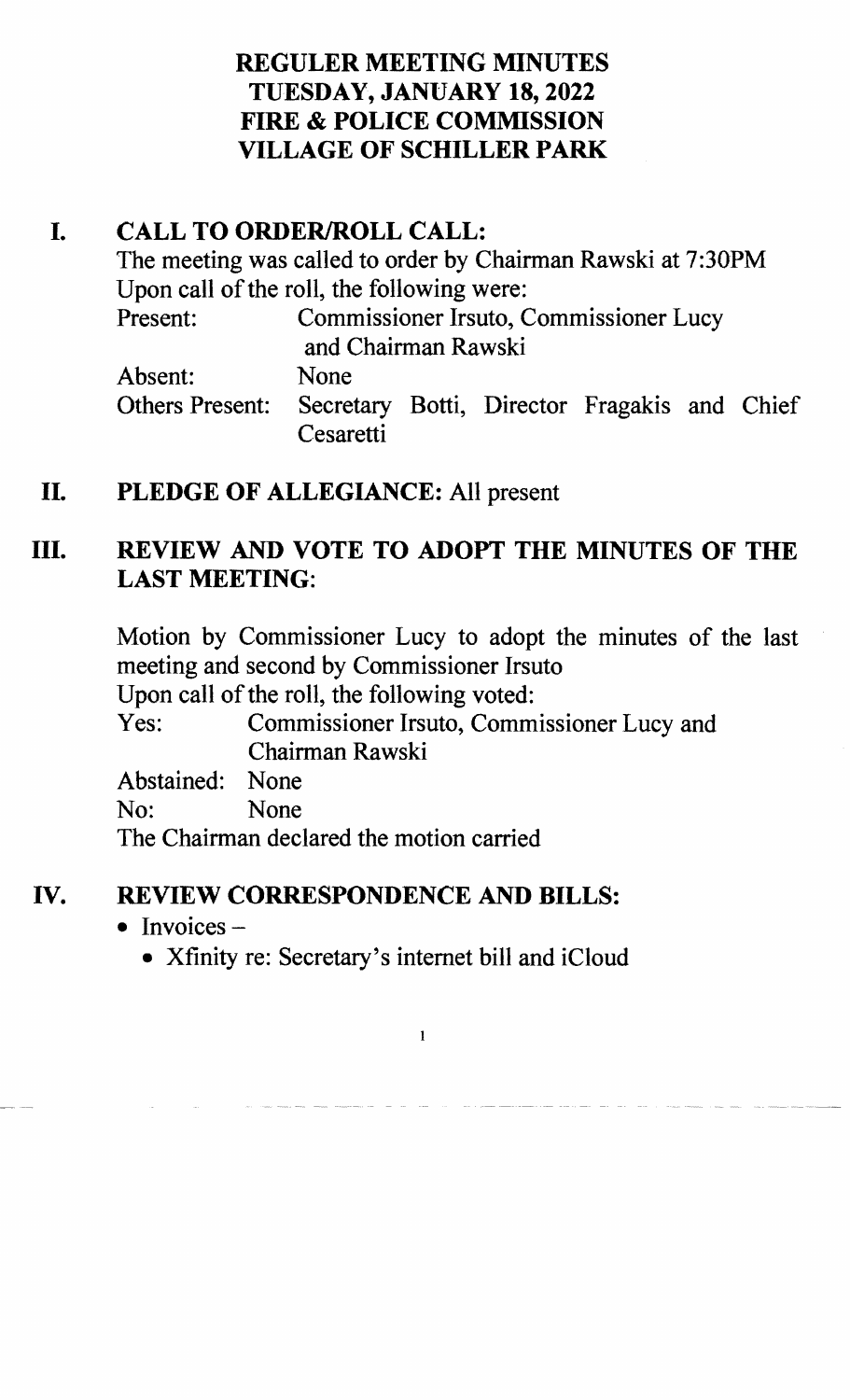- MagicJack Phone re: Renewal for 3 years, Gail Botti's village phone
- Standard & Associates re: Psychological evaluation for Brian Borshell
- Concentra re: Medical evaluation for Brian Borshell
- Correspondence Personnel
	- Stand & Associates, Psychological Evaluations re: Paul Mika, Christopher Cwik, Danniel DeSimone and Brian Borshell
	- Conrad Polygraph Inc., Polygraph Evaluations re: Daniel DeSimone and Brian Borshell
	- Concentra, Medical examination re: Brian Borshell
	- C.O.P.S. and F.I.R.E., Service agreements re: Police and Fire testing
	- Background Investigation re: Brian Borshell

### V. DISCUSS PROGRESS OF PROBATIONARY EMPLOYEES IN THE LAST TWO MONTHS OF THEIR PROBATIONARY PERIOD AND VOTE FOR PERMANENT APPOINTMENT OR DISMISSAL (Note: this discussion may be in executive session):

• None

## VI. DISCUSS STATUS OF OPEN POSITIONS FOR BOTH FIRE AND POLICE DEPARTMENTS:

- Police Department: Has four (4) openings, with three (3) approved
- Fire Department: Has three (3) openings, with two (2) approved

2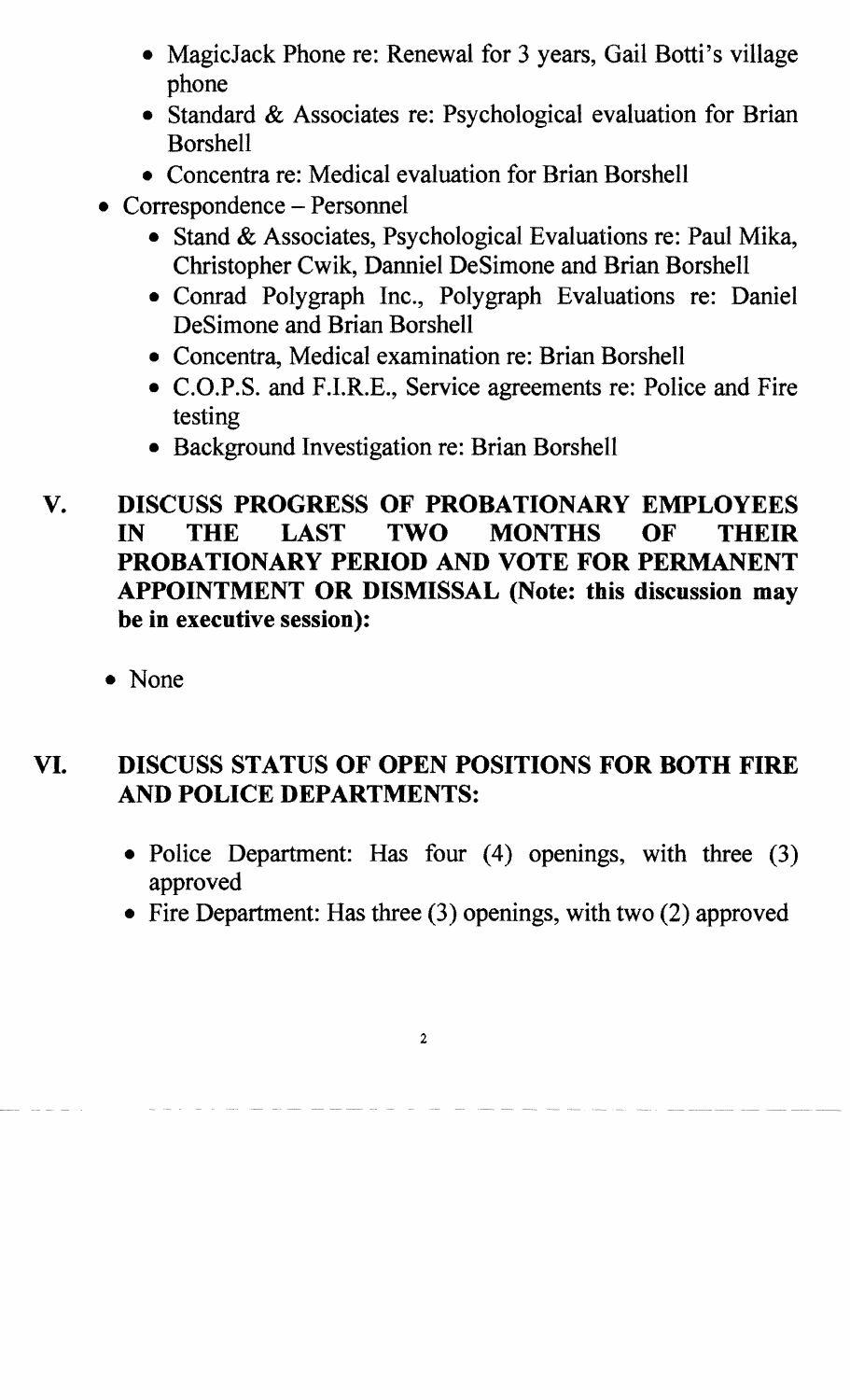### **VII. REVIEWING THE DATES THAT ARE SET FOR NEW POLICE TESTING (Original Appointment), AND DISCUSS DATES FOR LATERAL TRANSFER APPLICATIONS:**

#### **Police Testing Schedule, (Original appointment)**

- Began advertising on January 4, 2022, thru February 3, 2022.
- Began issuing Applications on January 4, 2022
- Accepting Applications until Thursday, February 3, 2022, with a cutoff time of 4 P.M.
- Orientation & written examinations to be held on **Saturday,**  February 19, 2022, at the Schiller Park Community Center: (all candidates must wear masks per the CDC rules)
	- o Registration began at 8:30 AM by C.O.P.S.
	- o Orientation began at 9:00 AM and doors will be locked
	- o Written exam began at or around 10A.M.
- Agility test will be held on **Sunday, March 6, 2022,** at the East Leyden High School Field House; (all candidates must wear masks per the CDC rules)
	- o Registration will begin at 8:30 AM by C.O.P.S.
	- o Agility test will begin at 9 AM and doors will be locked
- Oral examinations will be held on Monday, March 21, 2022 and Tuesday, March 22, 2022, estimated to be completed on **March 25, 2022 or earlier,** (Note: Chris will be the helper)
- Stats on applications:
	- o 12 purchased, and 1 eligible to take the test
- Final Eligibility list to be tentatively completed and posted by March 30, 2022

3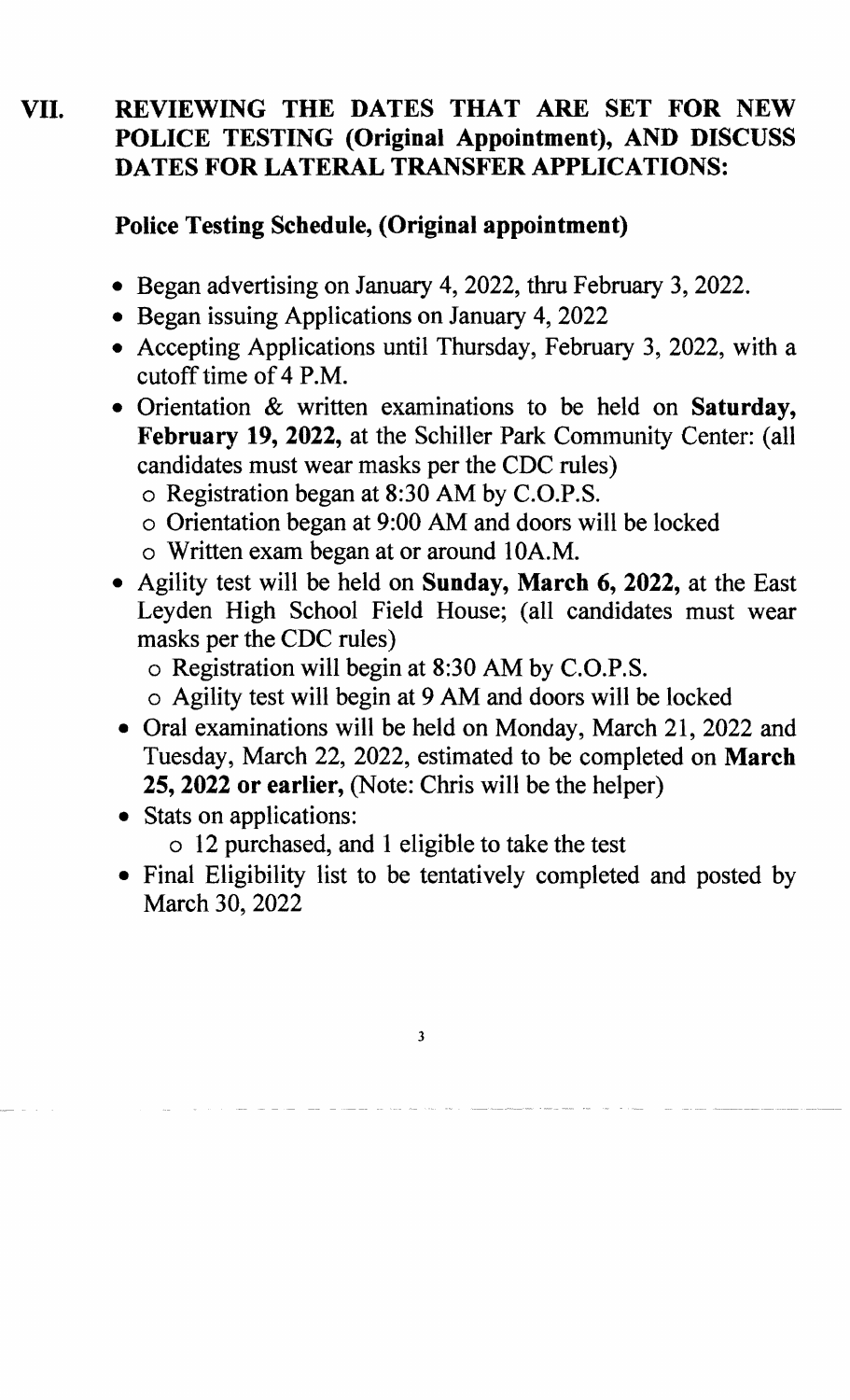## **Reviewing date for Police Lateral's testing:**

- Waiting on Director Fragakis to get us Salaries
- Hold until next meeting

## **VIII. REVIEWING THE DATES THAT ARE SET FOR NEW FIREFIGHTERIPARAMEDIC TESTING (Original Appointment):**

- Began advertising on January 4, 2022, thru February 2, 2022.
- Began issuing Applications on January 4, 2022
- Accepting Applications until Wednesday, February 2, 2022, with a cutoff time of 4 P.M.
- Orientation & written examinations to be held on **Saturday, February 19., 2022.,** at the Schiller Park Community Center: (all candidates must wear masks per the CDC rules)
	- o Registration began at 12:30 PM by F.I.R.E. testing service
	- o Orientation began at 1 :00 PM and doors will be locked
	- o Written exam began at or around 1 :30 P.M.
- Oral examinations will be held on Monday, February 28, 2022 and Tuesday, March 1, 2022 and estimated to be completed on **March 8, 2022 or earlier,** (Note: Chris will be the helper)
- Stats on applications:
	- o 7 purchased, and 1 eligible to take the test
- Final Eligibility list to be tentatively completed and posted by **March 18, 2022**

## **IX. COMPUTE SCORES FROM THE WRITTEN EXAM FOR FIRE LIEUTENANT PROMOTIONAL ELIGIBILITY LIST:**

• Chairman Rawski computed all scores on the computer

4

• Secretary Botti typed up the Final list